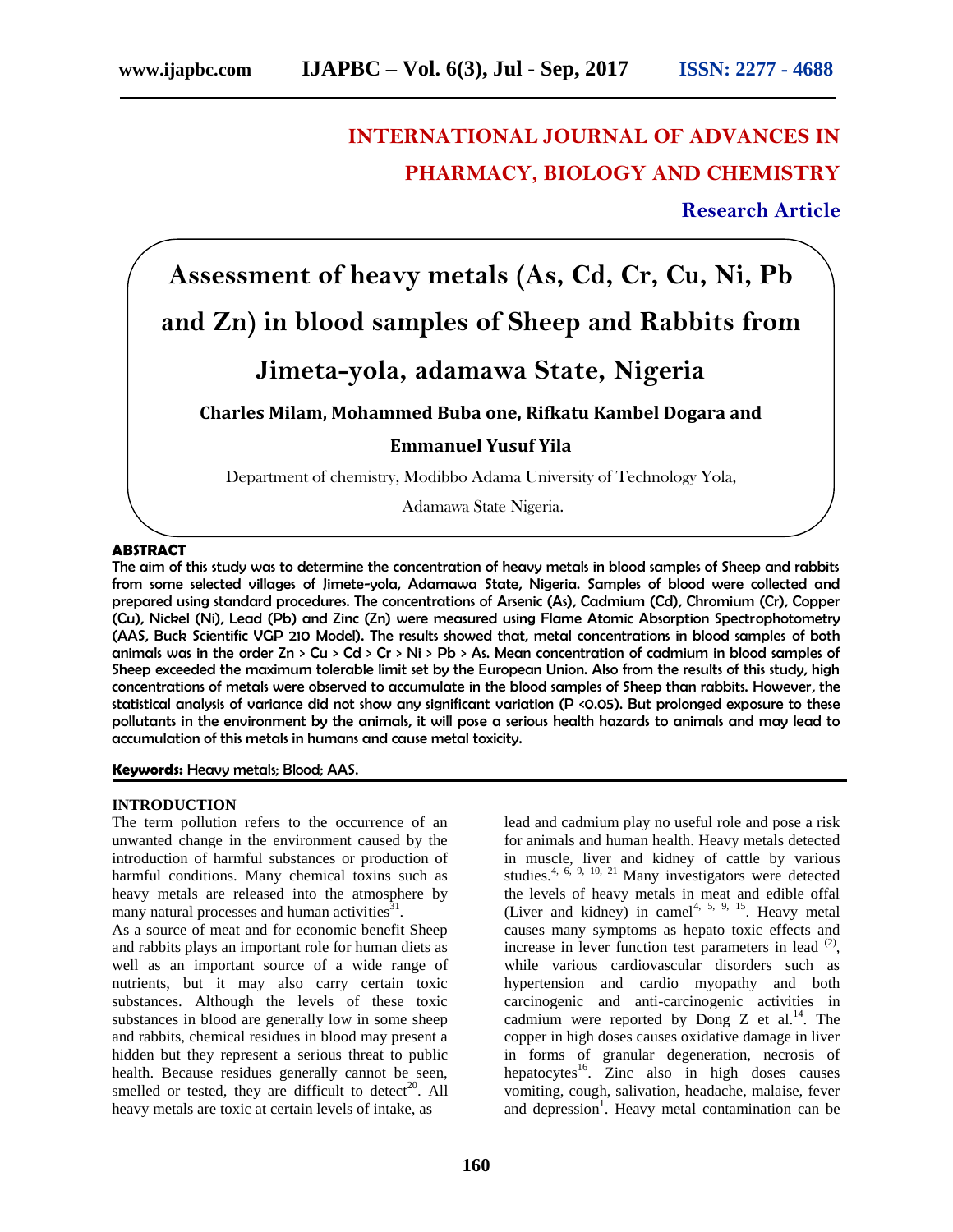transferred to animals through direct exposure, polluted water, and crops grown on irrigated sewage, industrial effluents, vehicle emission and dirty slaughter houses $19$ . In recent times, there has been considerable interest in the levels of heavy metallic elements in foods because of their deleterious effect on human health. Apart from those communities exposed to high levels of pollution by industrial effluent or emission rich in heavy metals, it is evident that, for most individuals, food and diet are the most common source of these potentially toxic elements. These elements in food or drinking water amount to approximately 80% for cadmium, 40% for lead and  $8\%$  for mercury  $(12)$ . Metal contaminations in foods, especially in meat have been broadly investigated<sup>27</sup>. These metals are known to bio accumulate in soil and have long persistence time through plants or animals  $24$ . The risk associated with the exposure to heavy metals present in food product had aroused widespread concern in human health. The goals of animal production to produce quality products for increasingly health- conscious consumers and improving the quality of human life tend to be deterred by the presence and bioaccumulation of heavy metals in animal products.

Also due to the current trend of industrialization and urbanization, heavy metal pollution is increasing at alarming rates to reach disturbing levels thus leading to the contamination and deterioration of the environment. Since contamination with heavy metals is a serious threat because of their toxicity, bioaccumulation and bio magnifications in the food chain<sup>13</sup>, it becomes necessary to study the concentrations of toxic heavy metals in blood samples of Sheep and rabbits in order to assess the levels of exposure of the consumers to toxic metals and henceforth, maintain an ongoing knowledge on the levels of these metals both in the environment and in meat. The reported cases of heavy metal contamination in meat and other animal products is of great concern for both food safety and human health because of the toxic nature of some of these heavy metals at relatively minute concentrations.

Heavy metal is a general collective term which applies to the group of metals and metalloids with atomic density greater than 4 g/cm3 or that are 5 times greater than water $18$ . Heavy metals are also called trace element due to their presence in trace (mg kg-1) or in ultra-trace  $(1\mu g \text{ kg-1})$  quantities in the environmental matrices. They are basically recovered from their ores by mineral processing operations<sup>24, 29</sup>. Heavy metals such as iron, copper, manganese vanadium and tin occur naturally in the environment and could serve as plant nutrients depending on their concentrations. Mercury, silver,

cadmium, lead, chromium and many others that are indirectly distributed as a result of human activities could be very toxic even at low concentrations. These metals are non-biodegradable and can undergo global ecological circles.

Virtually, all metals can produce toxicity when ingested in sufficient quantities but the heavy metals are especially important because either they are so pervasive or they produce toxicity at such low concentrations. In general, heavy metals produce their toxicity by forming complexes or 'ligands' with organic compounds. These modified biological molecules lose their ability to function properly and results in malfunction or death of the affected cells. The most common groups involved in ligand formation are oxygen, sulfur, and nitrogen. When metals bind to these groups, they may inactivate important enzyme systems or affect protein structure.

#### **MATERIALS AND METHODS Blood collection**

5.0 ml of blood samples of Sheep and rabbits were collected from their jugular vein, within the five (5) selected villages of Jimeta-yola, Adamawa State, Nigeria. Standard methods of collection were used as described by <sup>(28)</sup>. Blood samples of 5 Sheep and 5 rabbits were collected from each of the villages in Jimeta-yola, making a total of 50 blood samples was collected, blood samples were put into 5ml capacity EDTA plastic bottles.

## **Digestion of blood samples**

Blood samples were digested by the Conventional Wet Acid Method by adopting the method<sup>23</sup>. With some modification. Accurately 1.0 mL of whole blood was taking into Pyrex flask separately. To this was added 6 mL of freshly prepared mixture of concentrated nitric acid and hydrogen peroxide  $[HNO<sub>3</sub> - H<sub>2</sub>O<sub>2</sub>]$  (4:2 V/V) and stood for 15 minutes. The flasks were covered with watch glass and then digested at 60 - 70 <sup>0</sup>C for 1 – 2 hours. The digests were then treated with 3 mL nitric acid and few drops of  $H_2O_2$ , while heating continued on hot plate at about 80 0C until a clear digested solution was obtained. The excess acid mixture was evaporated to semi - dry mass, cooled and diluted with 0.2 mL nitric acid. These were transferred into100 mL volumetric flask and diluted to mark using triply distilled water. The worked-up samples were stored in polyethylene containers in a refrigerator at 4 0C prior to AAS analysis.

## **Elemental Analysis of Samples**

The heavy metals concentrations in the digested samples were determined using the Buck scientific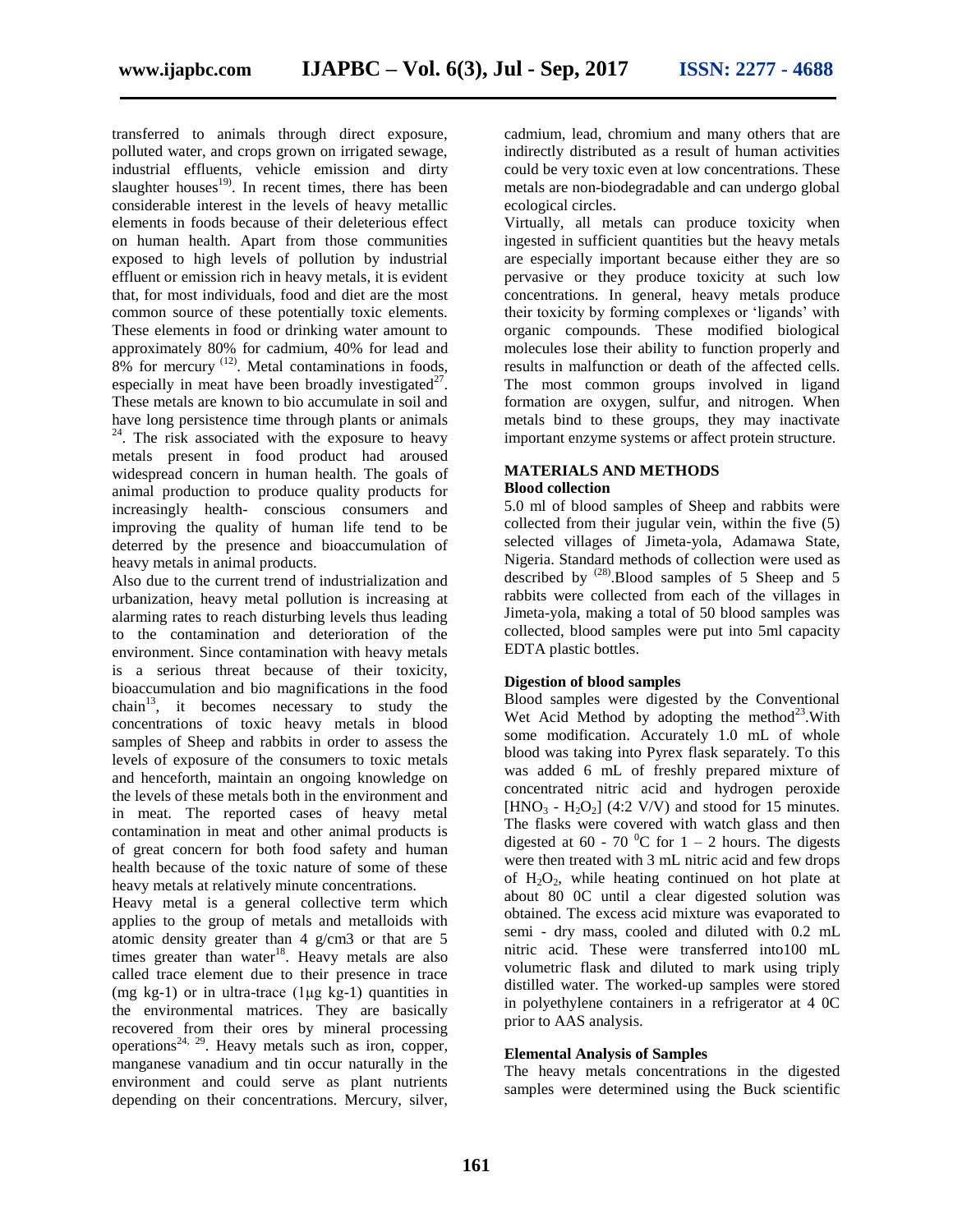VGP 210 model Atomic Absorption Spectrophotometer.

The principle of the Atomic Absorption Spectrophotometer involves absorption of light at a wavelength specific to that element by free atoms of the element. The Atomic Absorption Spectrophotometer was calibrated with standard solutions for each element then the sample solution was aspirated into the equipment and the reading was shown on the Atomic Absorption Spectrophotometer.

## **RESULTS**

The mean concentrations of heavy metals in blood samples of Sheep subject with respect to various locations in Jimeta-yola, Adamawa State, are as presented in Figure 1. The levels of cadmium range from 0.017 to 0.072 mg/l; 0.014 to 0.041 mg/l Cr; 0.142 to 0.262 mg/l Cu; 0.013 to 0.035 mg/l Ni; 0.024 to 0.036 mg/l Pb and 0.575 to 1.603 mg/l Zn. whereas the Arsenic (As) was not detected in any of the samples analyzed.

Figure 2.shows the mean concentrations of the heavy metals in blood sample of rabbits with respect to different locations in Jimeta-yola, Adamawa State. The level of cadmium (Cd) ranges from 0.023 to 0.053 mg/l; 0.013 to 0.027 mg/l Cr; 0.072 to 0.123 mg/l Cu; 0.012 to 0.023 mg/l Ni; 0.012 to 0.036 mg/l Pb; 0.127 to 0.833 mg/l Zn, similarly the Arsenic (As) was not detected.

Figure 3.shows a comparison in the mean concentrations of heavy metals in blood samples of Sheep and rabbits. The cadmium (Cd) in blood samples of Sheep is 0.042 mg/l, while in the blood samples of rabbits a total concentrations of 0.04 mg/l was recorded. The mean concentration of Chromium (Cr) in blood samples of Sheep was0.025 mg/l while 0.019 mg/l was observed in blood samples of rabbits. Similarly the mean level of Copper (Cu) in blood samples of Sheep is 0.185 mg/l was recorded and 0.101 mg/l were observed in blood samples of rabbits. Also the mean concentration of Nickel (Ni) is 0.025 mg/l in Sheep and 0.018 mg/l was recorded in blood samples of rabbits. For Lead (Pb), the mean concentration in blood samples of Sheep is 0.027 mg/l and 0.017 mg/l was recorded in blood samples of rabbits. And the mean level of Zinc (Zn) in blood samples of Sheep is 1.115 mg/l and 0.551 mg/l were recorded in blood samples of rabbits.

## **DISCUSSION**

Heavy metals residues (As, Cd, Cr, Cu, Ni, Pb and Zn) in blood samples of Sheep and rabbits from selected villages of Jimeta-yola, Adamawa State, Nigeria.

The results of this study shows that heavy metals in blood samples of Sheep and rabbits from different villages of Jimeta-yola accumulate differently based on the exposure. However, the statistical analysis of variance indicated that there is no significant difference (p<0.05). It was observed that Arsenic (As) was not detected in any of the blood samples analyzed, this is because the body clears arsenic from the blood within a few hours as reported<sup>3</sup>. The concentrations of metals were observed to be higher in the blood samples of Sheep subjects when compared to the concentrations of metals in the blood samples of rabbits. Such variation is because Sheep grazed freely on contaminated environment and drink water from ponds, stream, rivers and other possible contaminated water source. Sheep in the process are exposed to the high levels of heavy metals in the environment, these agree with that reported by  $(25)$ . Cadmium (Cd) is a natural element in the earth's crust. It combines with other elements such as oxygen (cadmium oxide), Chlorine (Cadmium Chloride) or Sulfur (Cadmium Sulfate, Cadmium Sulfide). All soil and rocks, including coal and mineral fertilizers, contain some Cadmium. Production of Cu, Pb and Zn also produces Cadmium. Cadmium does not corrode easily and has many uses, such as in batteries, pigments, metal coatings and plastics<sup>7</sup>. Cadmium stays in the body for a very long time and can build up from many years of exposure to low levels. A balance diet can reduce the amount of Cadmium taken into the body from food and drink<sup>3</sup>. Blood Cadmium levels are mainly used for determining recent exposure to Cadmium rather than whole body burdens. According to the World Health Organization, blood concentrations  $< 10 \mu$ g/dl are considered acceptable. The concentrations of cadmium in blood samples of Sheep were higher than this limit.

Chromium was detected in all the blood samples of Sheep and rabbits subjects from the entire locations. The highest concentration of chromium was observed in blood samples of Sheep from Namtari location, while the lowest concentration was observed in blood samples of rabbits from doubeli location. Chromium is an essential element helping the body to use sugar, protein and fat, and at the same time carcinogenic for organisms. Excessive amounts may cause adverse health effects<sup>1</sup> and can reduce how effective insulin is at controlling blood sugar and cause irritation itching and flushing. The Chromium level in blood samples was found to be lower than the tolerable level of 1.0 mg/l.

Copper (Cu) was also detected in all the blood samples analyzed from the entire locations. The highest concentration was observed in blood samples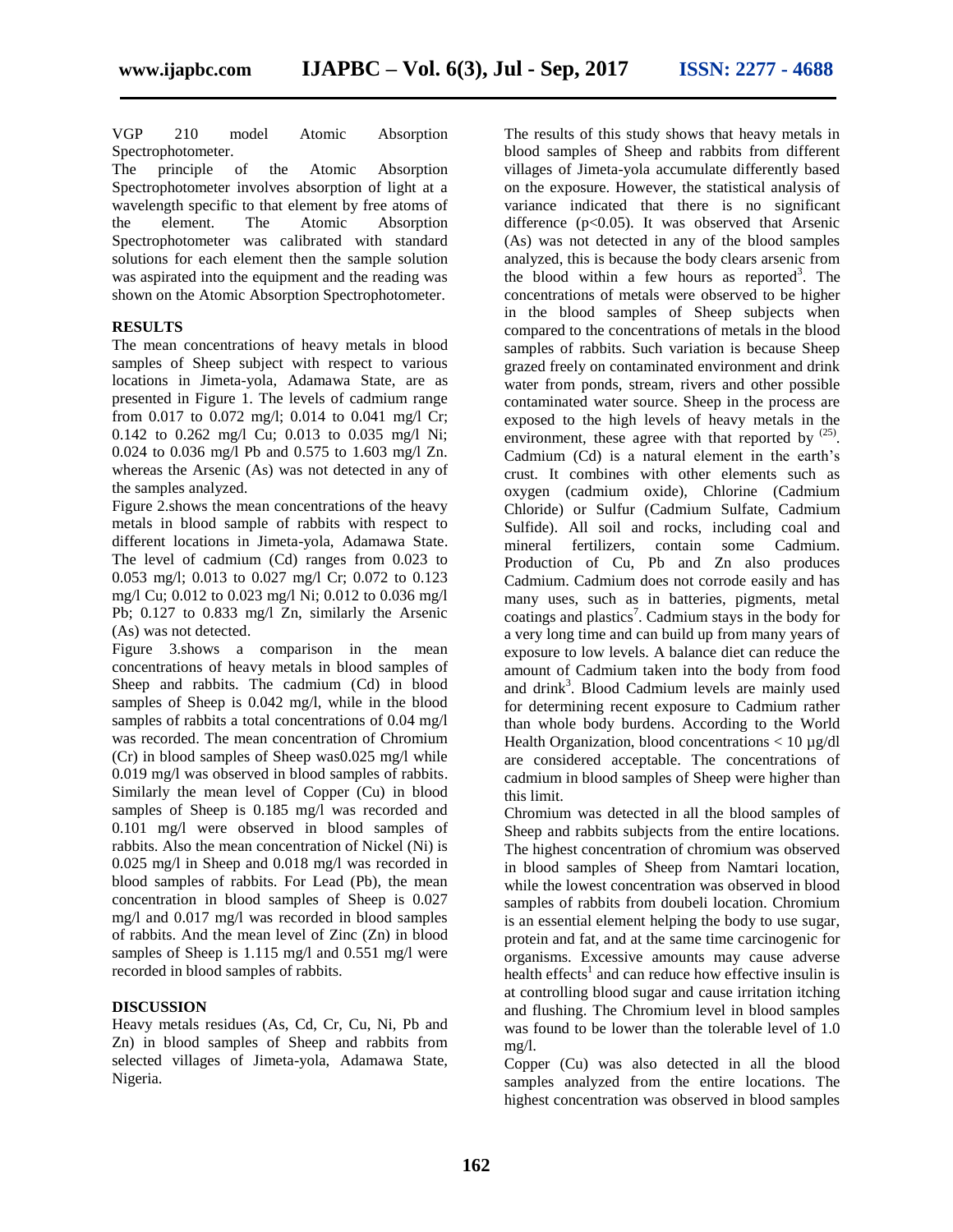of Sheep from doubeli location, while the lowest was observed in the blood samples of rabbits in Wurojabbe location. This could be attributed to the large amount of refuge dumpsite along the doubeli axis. Although copper is an essential metal, the high concentration in blood samples of Sheep could pose significant health risks to animals and in turn humans, as this metal can be toxic at high concentrations. Consumption of excessive copper (through diet) can result in liver and kidney damage as well as anemia $8$ .

Nickel (Ni) the major man-made sources of nickel release are the combustion of coal and heavy fuel oil. Ni is found naturally in the earth's crust (in various forms such as nickel sulfides and oxides), and is present in small quantities in soils, aquatic environments and vegetation<sup>30</sup>. There is little evidence that nickel compounds accumulate in the food chain. Ni is not a cumulative toxin in animals or in humans. Almost all cases of acute nickel toxicity result from exposure to nickel carbony $l<sup>11</sup>$ . Nickel can cause respiratory problems and it is carcinogenic<sup>8</sup>. Nickel levels in this study, was not much higher than those reported by Akan JC et al. for meat and organs of Sheep in Maiduguri Metropolitan<sup>4</sup>. None of the blood samples of Sheep and rabbits was found to contain nickel concentrations above the permissible limit recommend by standard guideline.

Lead (Pb) is a toxic metal that has no known vital or beneficial effect on organisms and its accumulation over time in the bodies of animals and humans can cause serious ailment<sup>28</sup>. The highest concentration of lead was recorded in the blood samples of Sheep as compared to rabbits. However, all are below the tolerable limit of 0.1 mg/l. Lead may enter the atmosphere during mining, smelting, refining, manufacturing processes and by the use of lead  $\text{contains}$  products<sup>1</sup>. The sources of lead contamination of livestock come from the air, water they drink and food they eat.

Zinc (Zn) concentrations in the blood samples of Sheep and rabbits from all the locations were extremely high as compared to the concentrations of other micronutrients that were considered in this study. However, none of the examined blood samples of Sheep and rabbits exceeded the permissible limit  $(40 \text{ ppm})^{17}$ . Nearly similar results were recorded by (26) . Zinc is an essential element in animals and human diet. Too little Zinc can cause problems; however, too much Zinc is harmful to animals and human health<sup>8</sup>.

#### **CONCLUSION**

In conclusion, the heavy metals concentrations of the subject from blood samples of Sheep and rabbits were in all cases below the reference values except for levels of Cadmium in Sheep which is above the reference value. This may pose a serious health hazard to animals. From the above results, the concentrations of all the heavy metals in the blood samples of Sheep were higher than those of the blood sample of rabbits; this is possible because; Sheep grazed freely on the contaminated environment and drink water from ponds, stream, rivers and other possible contaminated water source. Sheep in the process are exposed to the high levels of heavy metals in the environment.



**Figure 1 The mean concentrations (mg/l) of some heavy metals detected in blood samples of Sheep in some selected villages of Jimeta-yola, Adamawa State, Nigeria.**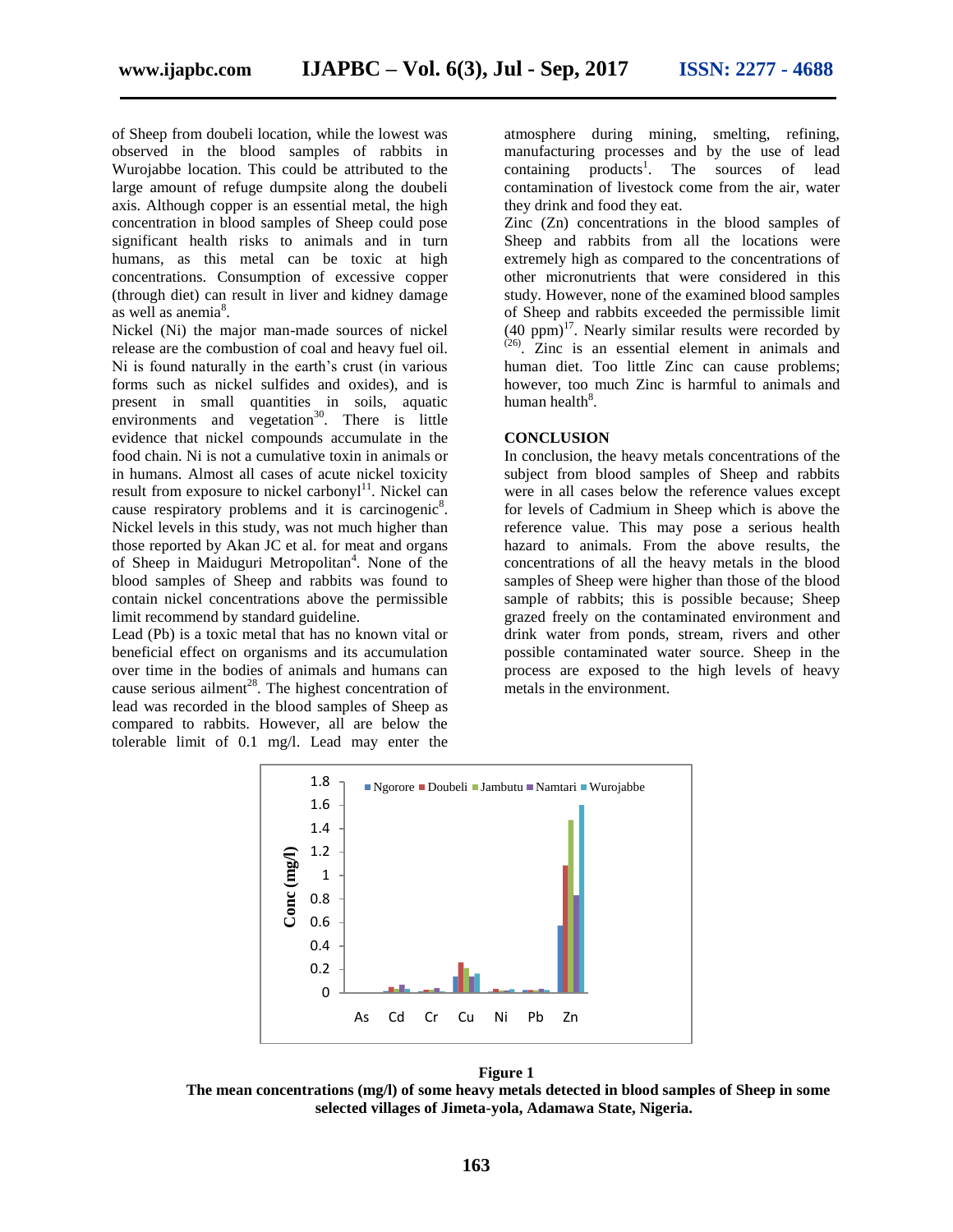

**Figure 2**

The mean concentrations (mg/l) of some heavy metals detected in blood sample of Rabbits in some selected villages of Jimeta-yola, Adamawa State, Nigeria.



**Figure 3** Comparison of heavy metal concentrations found in blood samples of Sheep and Rabbits from different locations in JimetaYola, Adamawa State, Nigeria.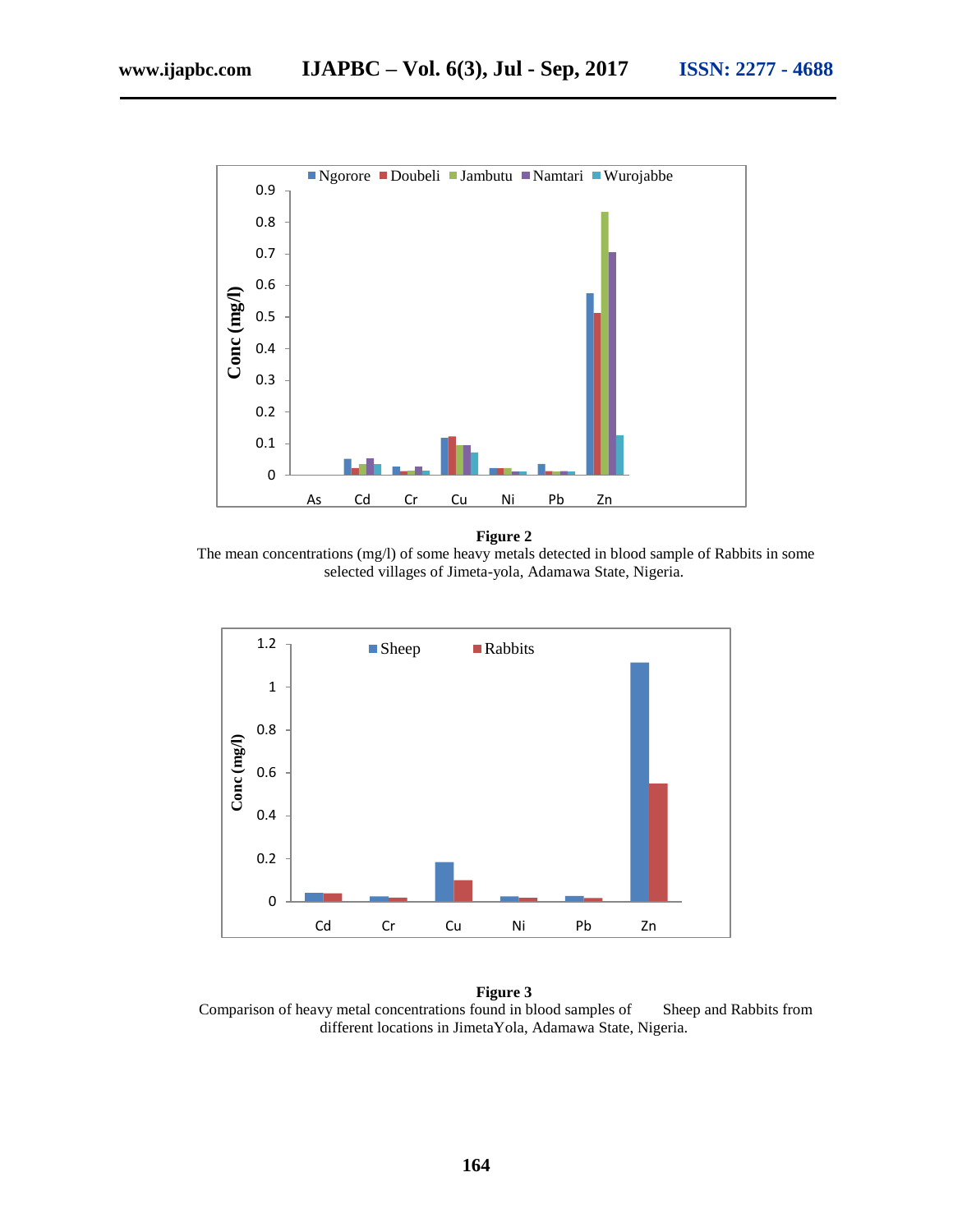#### **REFERENCES**

- 1. Abd EI-Salam NM, Ahmad S, Basir A, Rais AK, Bibi A, UllahR, Shad AA, Muhammad Z, Hussain I. Distribution of heavy metals in the liver, kidney, heart, pancreas and meat of cow, buffalo, goat, sheep and chicken from Kohat market Pakistan*.* J.Global Vet, 2013; 2: 280- 284.
- 2. Adeyemi O, Ajayi JO, Olajuyin AM, Oloyede OB, Oladiji AT, Oluba OM, Adeyemi O, Ololade IA, Adebayo EA. Toxicological evaluation of the effect of water contaminated with lead, phenol and benzene on liver, kidney and colon of Albino rats. Food ChemToxicol, 2009; 47: 885-7.
- 3. Akan JC, Sodipo OA, Liman Y, Chellube ZM. Determination of Heavy Metals in Blood, Urine and Water Samples by Inductively Coupled Plasma Atomic Emission Spectrophotometer and Fluoride Using Ion-Selective Electrode. J. Anal Bioanal Tech, 2014; 5: 47-56
- 4. Akan JC, Abdulrahman FI, Sodipo OA, Chiroma YA. Distribution of Heavy Metals in the Liver, Kidney and Meat of Beef, Mutton, Caprine and Chicken from KasuwanShanu Market in Maiduguri Metropolis, Borno State, Nigeria. J. Appl. Sci. Eng. Technol, 2010; 2(8): 743-748
- 5. Akoto O, Bortey-Sam N, Nakayama SMM, Ikenaka Y, Baidoo E, Yohannes YB, Mizukawa H, Ishizuka M. Distribution of Heavy Metals in Organs of Sheep and Goat Reared in Obuasi: A Gold Mining Town in Ghana. Int. J. Environ. Sci. Toxic. Res, 2014; 2(2):81-89.
- 6. Ambushe AA, Hlongwane MM, McCrindle RI, McCrindle CME. Assessment of Levels of V, Cr, Mn, Sr, Cd, Pb and U in Bovine Meat. S. Afr. J. Chem, 2012; 65: 159–164.
- 7. ATSDR (2012): Toxicological profile for Cadmium. Agency for Toxic Substances and Disease Registry, Atlanta: US Department of Health and Human Services.
- 8. ATSDR, (2004): Agency for Toxic Substances and Disease Registry, Division of Toxicology, NE, Atlanta
- 9. Badis B, Rachid Z, EsmaB. Levels of selected heavy metals in fresh meat from cattle, sheep, chicken and camel produced in Algeria. Ann. Res. Rev. in Bio, 2014; 4: 1260-1267
- 10. Bala A, Saulawa MA, Junaidu AU, Salihu MD, Onifade KI,Magaji AA, Anzaku SA, Faleke OO, Musawa AI, Mohammed M, Muhammad LU, Ubangari MM, Ifende V. Detection of cadmium (Cd) residue in kidney and liver of slaughtered cattle in Sokoto Central Abattoir,

Sokoto State, Nigeria. J. Vet Ady, 2012; 2: 168- 172.

- 11. Barceloux DG, Barceloux D. Nickel. Clin. Toxicol, 1999; 37(2): 239-258.
- 12. Bennet FG. Modeling Exposure Routes of Trace Metals from Sources to Animal and Bothkins. Environmental science earth as a living planet  $(2^{nd}$  edition) New York Longman Inc. Human Health. Springerverlag, Berlin, 1995; 2: 345- 356.
- 13. Demirezen OK, Uruc H. Comparative study of trace elements in certain fish, meat and meat products, Food Chemistry.2005; 32: 215−222
- 14. Dong Z, Wang L, Xu J, Li Y, Zhang Y, Zhang S, Miao J. Promotion of autophagy and inhibition of apoptosis by low concentrations of cadmium in vascular endothelial cells. Tox. In. Vit, 2009; 23(1):105-108
- 15. Eltahir YE, Ali HM, Mansour MH, Mahgoub O. Serum mineral contents of the Omani racing Arabian camels (Camelus dromedaries). J. Anim. Vet. Adv, 2010; 9:764- 770
- 16. Emin OO, Hayati Y, Yasar E, Cevik TA, Gunfer T. The Effects of Copper Sulfate on Liver Histology and Biochemical Parameters of Term Ross Broiler Chicks. Biological Trace Element Research, 2010; 133: 335-341.
- 17. FAO/WHO. Joint FAO/WHO food standards program codex committee on contaminants in foods, 2011; 5(1): 64-89
- 18. Hawkes JK. Assessment of Health Risk from Exposure to Contaminated Soil. J. Risk Anal, 1997; 5(4):289–302.
- 19.Jukna C, Juckna V, Siugzdaite J. Determination of heavy metals in viscera and muscles of cattle. Bulg J. Vet Med, 2006; 9 (1): 35-41.
- 20. Khalafalla FA, Abdel-Atty NS, Mariam A, Abd-El- Wahab MA, Ali FH, Omima I, Rofaida B Abo- Elsoud. Assessment of heavy mela residues in retail meat and offals. J Am sci, 2015; 11(5):50-54
- 21. Khalafalla FA, Ali, FH, Schwagede F, Abd-El-Wahab MA. Heavy metal residues in beef carcasses in Beni-Suef abattoir, Egypt. Veterinaria Italiana, 2011; 47: 351-361
- 22. Lenntech (2004): Water Treatment and Air Purification. Water Treatment, Publish by Lenntech, Rotterdams, Netherlands.
- 23. Memon AR, Tasneem GK, Hassan, IA, Nasreen S. Evaluation of Zinc status in whole blood and scalp hair of female cancer patients. Clinica.Chimica.Acta*,* 2007;10:59-64
- 24. Miranda M, Lopez-Alonso M, Castillo C, Hernadez J, Benedito JL. Effect of Moderate